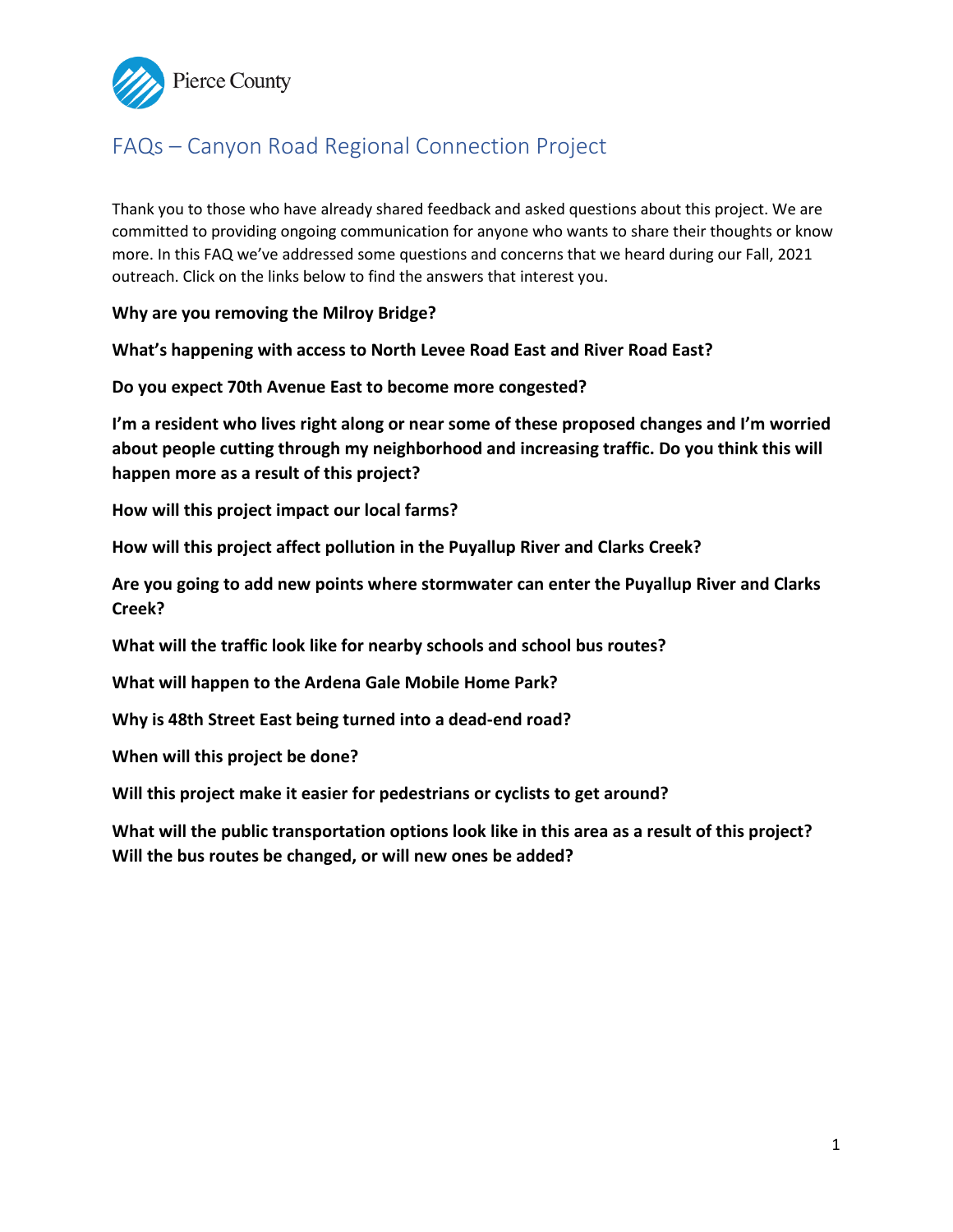<span id="page-1-0"></span>

# Why are you removing the Milroy bridge?

- Currently, the bridge contributes significantly to the amount of time people crossing the river spend in traffic. But it also has historic value as a community landmark. For that reason, we have looked at keeping the Milroy Bridge and incorporating it into the design of the new roadway. Unfortunately, the bridge location does not work with the new alignment. Just as importantly, the bridge is not designed to support the number of vehicles that need to cross the river, and the cost to repair it so that it could meet that need is more than the cost of building a new bridge.
- Many people have suggested that the project keep the bridge for pedestrian and bike traffic, and we did explore that idea. The bottom line is that the cost of maintaining the Milroy bridge in its current location is more than the pedestrian and bicycle solution planned on the new bridge.
- There's also an environmental cost to keeping the existing Milroy Bridge, whether it carries cars or pedestrians. It is potentially hazardous for fish in the Puyallup River because paint, rust, or sediments from the bridge can fall into the water. And because the bridge deck has an open grate design, there is nothing keeping the debris from cars (oil drips, tire residue, etc.) from spilling into the river. In short, keeping and maintaining the Milroy Bridge is too costly and would contribute to environmental damage.
- The shared-use pedestrian path planned for below the new bridge will be much larger than a standard sidewalk. All non-vehicular traffic can use the shared-use path to cross the river, including pedestrians and bicyclists. Once across the river, shared-use path users will be able to access either the newly installed sidewalks or the roadways on either side of the Puyallup River. [\(Back to top\)](#page-0-0)

## What's happening with access to North Levee Road East and River Road East?

The new bridge over the Puyallup River is "grade-separated," which means it will pass over North Levee Road East and River Road East without intersecting with those roads. Drivers coming from Fife on 70th Avenue East will access River Road East by crossing the bridge onto Canyon Road East and turning right onto 66th Avenue East, which will take them to River Road East. Drivers traveling toward Fife will access North Levee Road East by crossing the bridge onto 70th Avenue East, turning right on 45th Street Court East, and right again onto 74th Avenue East, which will take them to North Levee Road East. [\(Back to top\)](#page-0-0)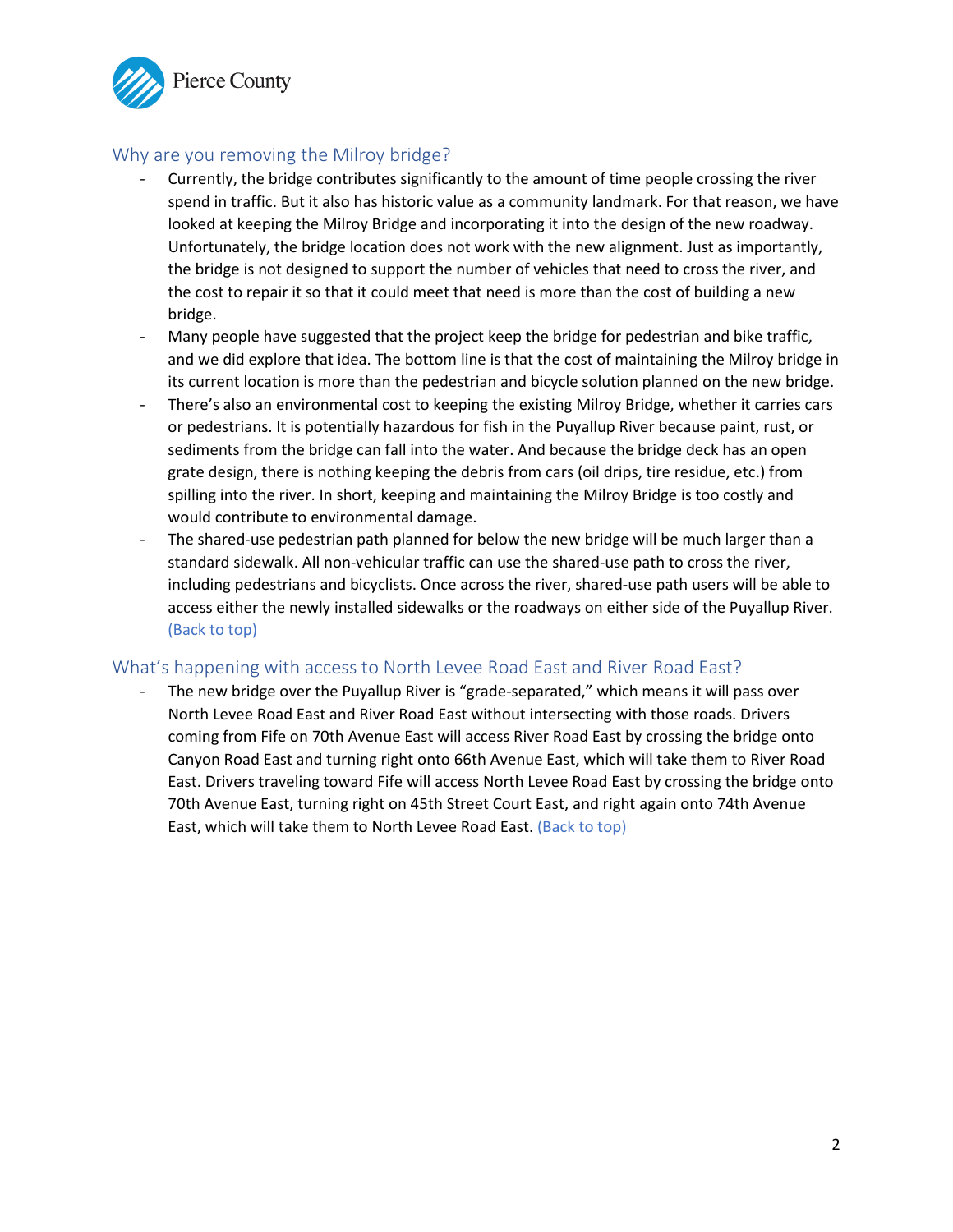<span id="page-2-0"></span>

# Do you expect 70th Avenue East to become more congested?

- In addition to removing the Milroy Bridge, Pierce County, as part of the Canyon Road Regional Connection Project, will also add lanes to 70th Avenue East, which should help to ease congestion. Pierce County will connect 70th Avenue East directly to Canyon Road East and create/build a five-lane roadway (two lanes in each direction and a center turn lane) to match the existing five-lane roadway near 43rd Street East. Pierce County will connect North Levee Road East to 45th Street Court East, which will allow for a direct route to 70th Avenue East.
- The City of Fife also has plans to address the congestion that builds where 70th Avenue East crosses the railroad tracks to the north of the project. See the links below.
	- [Resolution-1940---2021-to-2026-Six-Year-Transportation-Improvement-Program](https://www.cityoffife.org/DocumentCenter/View/3102/Resolution-1940---2021-to-2026-Six-Year-Transportation-Improvement-Program)  [\(cityoffife.org\)](https://www.cityoffife.org/DocumentCenter/View/3102/Resolution-1940---2021-to-2026-Six-Year-Transportation-Improvement-Program)
	- [2021-to-2026-Six-Year-Transportation-Improvement-Program-MAP \(cityoffife.org\)](https://www.cityoffife.org/DocumentCenter/View/3101/2021-to-2026-Six-Year-Transportation-Improvement-Program-MAP)

## [\(Back to top\)](#page-0-0)

I'm a resident who lives right along or near some of these proposed changes and I'm worried about people cutting through my neighborhood and increasing traffic. Do you think this will happen more as a result of this project?

- We heard a lot about drivers currently cutting through neighborhoods to avoid traffic. While creative drivers will always find novel ways to get from point A to point B, staying on 70th Avenue East to Canyon Road East is really going to be the most efficient route for people who want to get across the river going south, and staying on Canyon Road East to 70th Avenue East will be the fastest way to cross the river going north. We're confident drivers will quickly find that they're taking a slower route by trying shortcuts and that, as much as anything, will discourage the practice. [\(Back to top\)](#page-0-0)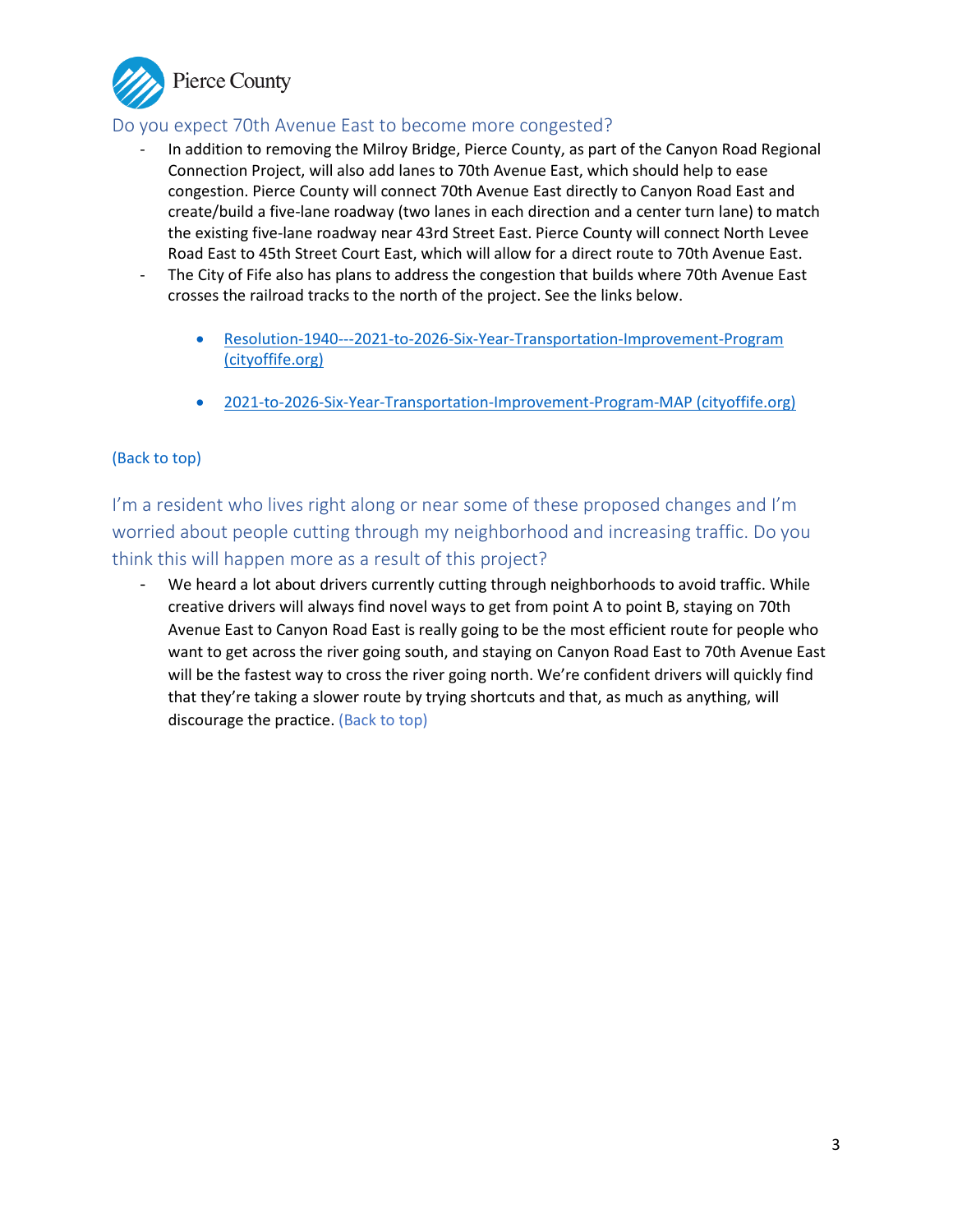<span id="page-3-0"></span>

# How will this project impact our local farms?

- Pierce County is actively working with local farmers, agricultural groups, and regional partners to minimize effects on agricultural lands. Of all the potential design options studied, Pierce County has pursued the road alignment with the smallest impacts on local farms.
- In addition to preserving as much farmland as possible, Pierce County has taken measures to design the new road in a way that respects the needs of the neighboring farms. The project team's outreach to members of the agricultural community in 2020 and 2021, and the leadership of the Pierce County Agricultural Advisory Committee led the Pierce County Council to unanimously pass [Resolution 2021-96,](https://online.co.pierce.wa.us/cfapps/council/iview/proposal.cfm?proposal_num=R2021-96) which establishes the project area south of the Puyallup River as an agricultural corridor, and directs any transportation projects in an agricultural corridor to consider how to create a design that meets the transportation needs while respecting the needs and unique nature of agricultural areas. This includes:
	- o Creating signage that clearly identifies the area as an agricultural corridor
	- o Reviewing speed limits to allow for safer passage of pedestrians and equipment in the corridor
	- o Designing the roadway to benefit agricultural producers
	- o Setting traffic impact fees that make sense for agricultural producers
- Since our project is in an officially recognized agricultural corridor, it also needs to meet the requirements of this new resolution. [\(Back to top\)](#page-0-0)

#### How will this project affect pollution in the Puyallup River and Clarks Creek?

- Current plans will actually reduce the amount of pollution flowing into the Puyallup River and Clarks Creek by addressing and treating stormwater. Stormwater is rain and melted snow that runs off of rooftops, paved streets, parking lots, and other hard surfaces, collecting pollution like oil, fertilizers, pesticides, and trash. Currently, much of the stormwater from the roadways in the project area flows directly into the neighboring waterways. Our project will add features like bioswales, artificial wetlands, and retention ponds to collect and treat stormwater in the project area before it gets to the river or the creek. [\(Back to top\)](#page-0-0)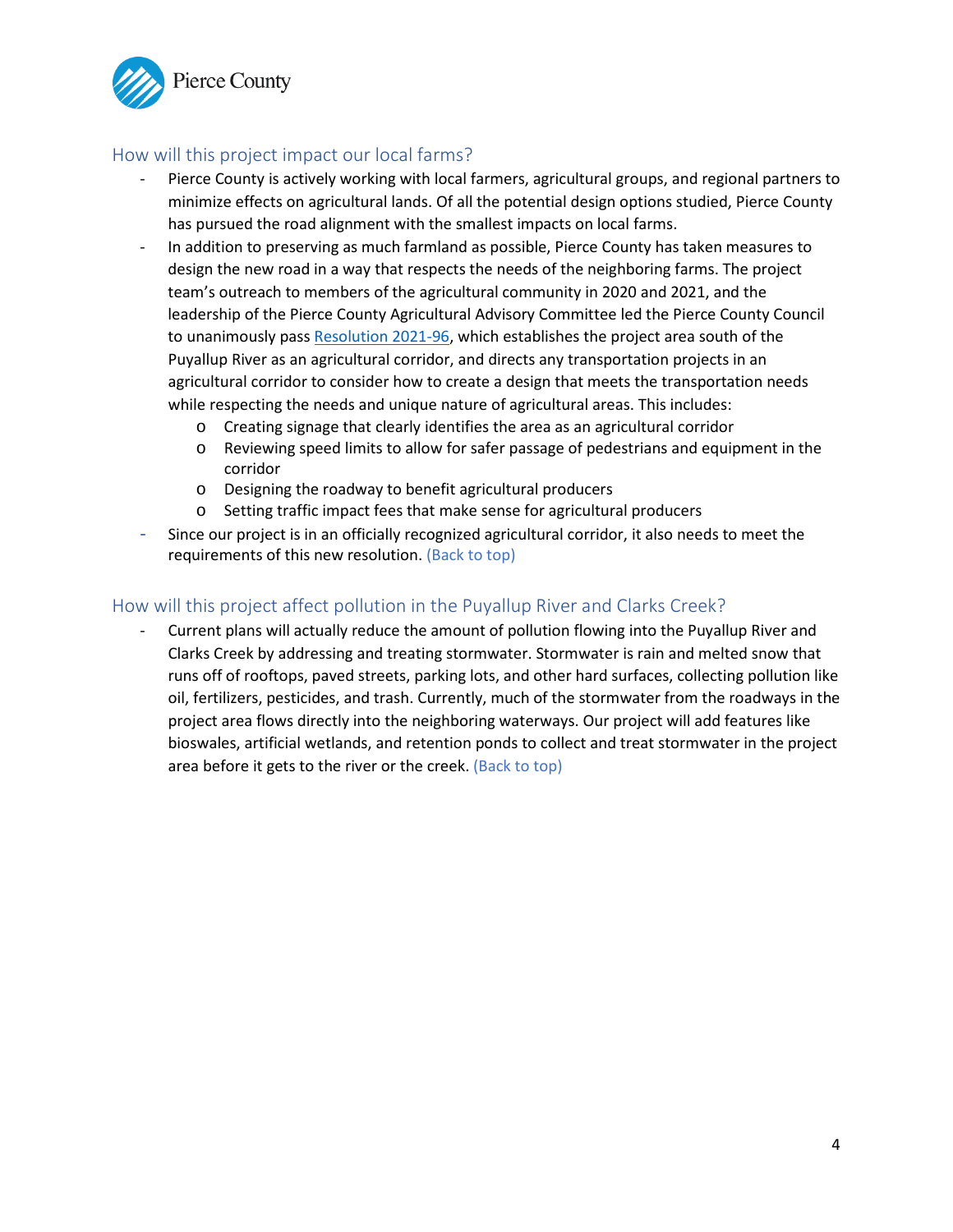<span id="page-4-0"></span>

# Are you going to be adding new points where stormwater can enter the Puyallup River and Clarks Creek?

- This project will treat stormwater to remove toxins picked up as water moves over roadways. Once treated, that water will be released back into the Puyallup River, Clarks Creek, or Oxbow Lake. Release points, also known as "outfalls," allow the treated water to exit the stormwater system.
- We won't be adding stormwater release points to the Puyallup River. Any stormwater going into the Puyallup River will be treated and then released through existing stormwater outfalls. This is a commitment Pierce County made in our consultation with the Puyallup Tribe of Indians.
- We are creating new release points to Clarks Creek, but we will treat all the water released into Clarks Creek from those outfalls.
- On the Fife side of the river, we will collect, retain, and treat stormwater in the project area before releasing it into Fife's existing stormwater system. The water collected will eventually discharge to Oxbow Lake or to the Puyallup River through existing outfalls. [\(Back to top\)](#page-0-0)

## What will the traffic look like for nearby schools and buses?

- Traffic patterns will change dramatically when the Canyon Road Regional Connection Project, the Washington State Department of Transportation's [SR 167 Completion project,](https://wsdot.wa.gov/construction-planning/search-projects/sr-167-completion-project) and road improvement projects in Fife are all complete. The patterns that we currently see, the routes that buses currently use, the routes we take to the grocery store, and more will all look different. We are working with emergency service providers, school districts, and others to make sure they are aware of how the patterns will change both during and after construction so they can optimize their routes[. \(Back to top\)](#page-0-0)

#### What will happen to the Ardena Gale Mobile Home Park?

- The roads around the Ardena Gale Mobile Home Park will change, but this project will not require the residents of the Ardena Gale Mobile Home Park to move. While 48th Street East will end in a cul-de-sac where it currently connects to 70th Avenue East, the new 74th Avenue East will border the neighborhood's eastern edge. The new 74th Avenue East will provide plenty of easy access in and out of the neighborhood. We are working with Ardena Gale Mobile Home Park directly to determine how to best support them in the final design, and during constructio[n. \(Back to top\)](#page-0-0)

#### Why is 48th Street East being turned into a dead-end road?

Currently, 48th Street East intersects with 70th Avenue East right where this project will be placing supports for the new bridge. As a result, 48th Street East will dead end just to the east of the new bridge footing. [\(Back to top\)](#page-0-0)